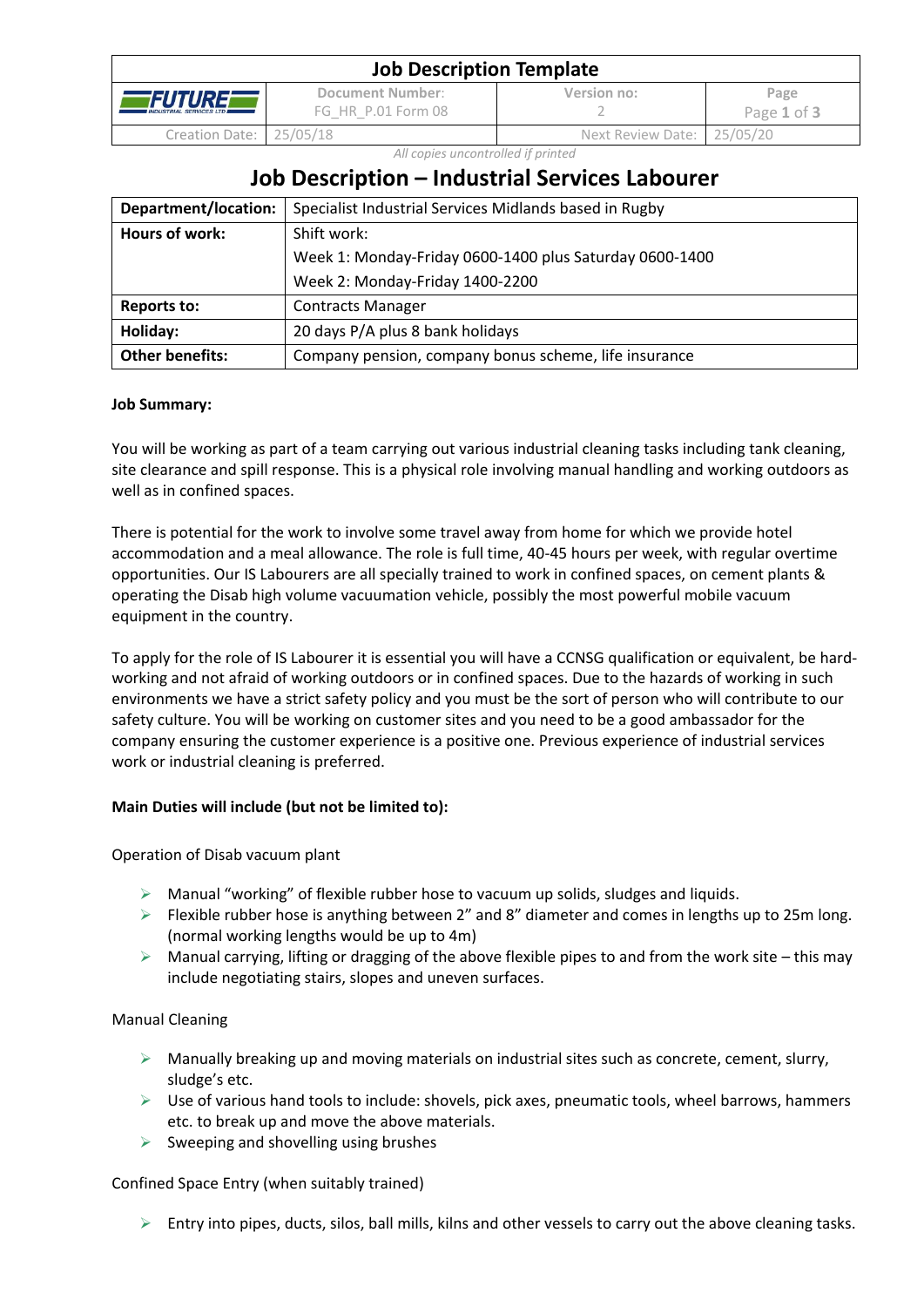| <b>Job Description Template</b>            |                                        |                            |                     |  |  |
|--------------------------------------------|----------------------------------------|----------------------------|---------------------|--|--|
| FUTUREF<br><b>INDUSTRIAL SERVICES LTD.</b> | Document Number:<br>FG HR P.01 Form 08 | Version no:                | Page<br>Page 2 of 3 |  |  |
| Creation Date: 25/05/18                    |                                        | Next Review Date: 25/05/20 |                     |  |  |
| All copies uncontrolled if printed         |                                        |                            |                     |  |  |

- ➢ Entry is often via restricted access, numerous stairs or vertical ladders.
- ➢ Entry may often involve crawling or working in a stooped position in a restricted space.
- ➢ Entry requirements will dictate that all operatives are physically capable of self-rescue and of assisting with the rescue of their colleagues

# **General H&S Responsibilities:**

- ➢ Comply with Health & Safety requirements: as per training, policies, procedures, risk assessments, method statements, safe systems of work etc.
- $\triangleright$  Actively seek to improve safety culture.
- ➢ Report any H&S issues/accidents/near misses to your line manager immediately.

# **Other General Responsibilities:**

- $\triangleright$  Attend training as required to maintain personal qualification/competence.
- $\triangleright$  Comply with the Company Equal Opportunities Policy and promote equality.
- $\triangleright$  Any other duties as required by line management, commensurate with the post holder's level of training and competence.